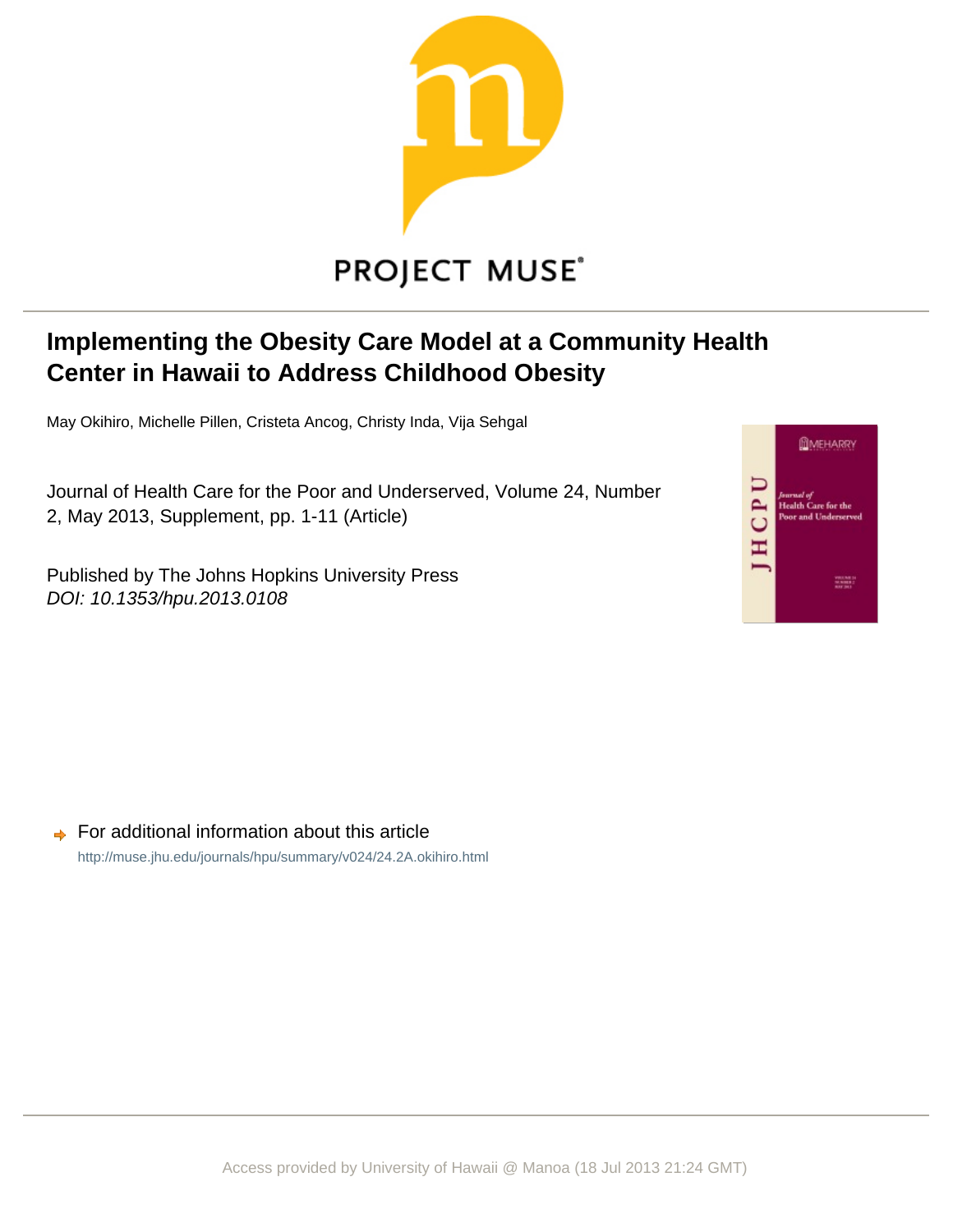# **Implementing the Obesity Care Model at a Community Health Center in Hawaii to Address Childhood Obesity**

May Okihiro, MD, MS Michelle Pillen, PhD Cristeta Ancog, MD Christy Inda, RD Vija Sehgal, MD PhD

*Abstract:* Obesity, the most common chronic disease of childhood, is prevalent among economically disadvantaged children. The Chronic Care and Obesity Care Models are comprehensive health care strategies to improve outcomes by linking primary care best practices and community-based programs. Pediatric providers and community health centers are well positioned to design and implement coordinated and synergistic programs to address childhood health disparities. This article describes a comprehensive project based on the Obesity Care Model initiated at a rural community health center in Hawaii to address childhood obesity including: (1) the health care delivery changes constituting the quality improvement project; (2) capacity and team- building activities; (3) use of the project community level data to strengthen community engagement and investment; and (4) the academic- community partnership providing the project framework. We anticipate that these efforts will contribute to the long-term goal of reducing the prevalence of obesity and obesity associated morbidity in the community.

*Key words:* Child, obese, health status disparities, quality improvement, Oceanic Ancestry Group, chronic disease, minority.

Childhood obesity is the most common chronic disease in childhood and a major<br>Crisk factor for the development of Jak Warehouse in Childhood and a major risk factor for the development of debilitating disorders such as diabetes and cardiovascular disease. Racial/ethnic minority and economically disadvantaged populations across the nation are at higher risk for obesity than their counterparts.<sup>1</sup> In Hawaii,

*MAY OKIHIRO is an assistant professor, Department of Pediatrics, University of Hawaii John A. Burns School of Medicine (UH- SOM). MICHELLE PILLEN is an independent consultant. CRISTETA ANCOG is affi liated with Kaiser Permanente Hawaii. CHRISTY INDA is affi liated with Waimanalo Health Center. VIJA SEHGAL is affi liated with Waianae Coast Comprehensive Health Center and is a Clinical Professor, Department of Pediatrics, UH- SOM. Please address correspondence to May Okihiro, MD, MS; University of Hawaii School of Medicine, Department of Pediatrics, 1319 Punahou St., Suite 720, Honolulu, Hawaii 96826; (808) 255-5915; okihirom@hawaii.edu.*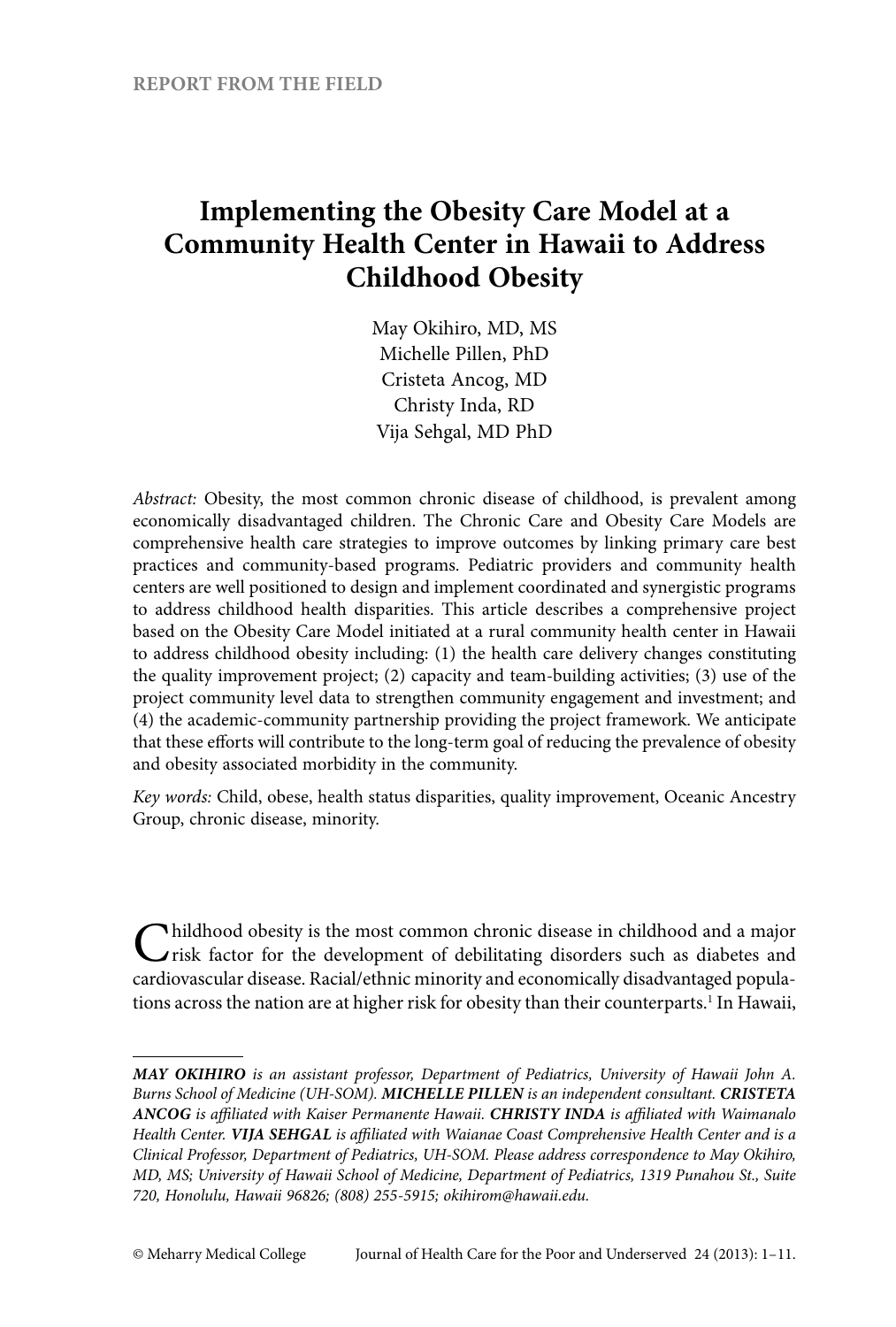



a Adapted from Dietz W, Lee J, Wechsler H, et al. Health plans' role in preventing overweight in children and adolescents. Health Aff (Millwood). 2007 Mar–Apr;26(2):430–40 and Glasgow RE, Orleans CT, Wagner EH. Does the chronic care model serve also as a template for improving prevention? Milbank Q. 2001;79(4):579–612,iv–v.

Native Hawaiians and other Pacific Islanders have a very high prevalence of obesity, 43.7% and 59.4% respectively, compared with 20.6% in Whites.<sup>2,3</sup>

The Chronic Care Model (CCM)<sup>4,5</sup> and its adaptation, the Obesity Care Model (OCM),<sup>6</sup> are comprehensive models of health care delivery focused on improving outcomes of patients with chronic diseases. The OCM connects primary health care, community- based and public health approaches to support obesity self- management. Thus, the health care system offers individualized assessments and motivates patients and their families to manage weight, while community and public health efforts provide environments to support healthy eating and active lifestyle behaviors (Figure 1).<sup>6,7</sup>

This model offers a comprehensive and sensible approach for communities to manage obesity. Pediatric health care providers are in a key position to understand and manage obesity in children and adolescents under their care. In disadvantaged communities where obesity- related health disparities are the most severe, community health centers (CHC) are well positioned to assist with the development of complementary clinical and public health strategies. To date, however, there is little research documenting the coordinated implementation of such a model, particularly in disadvantaged communities.

Accordingly, a comprehensive project based on the CCM- OCM was initiated at a rural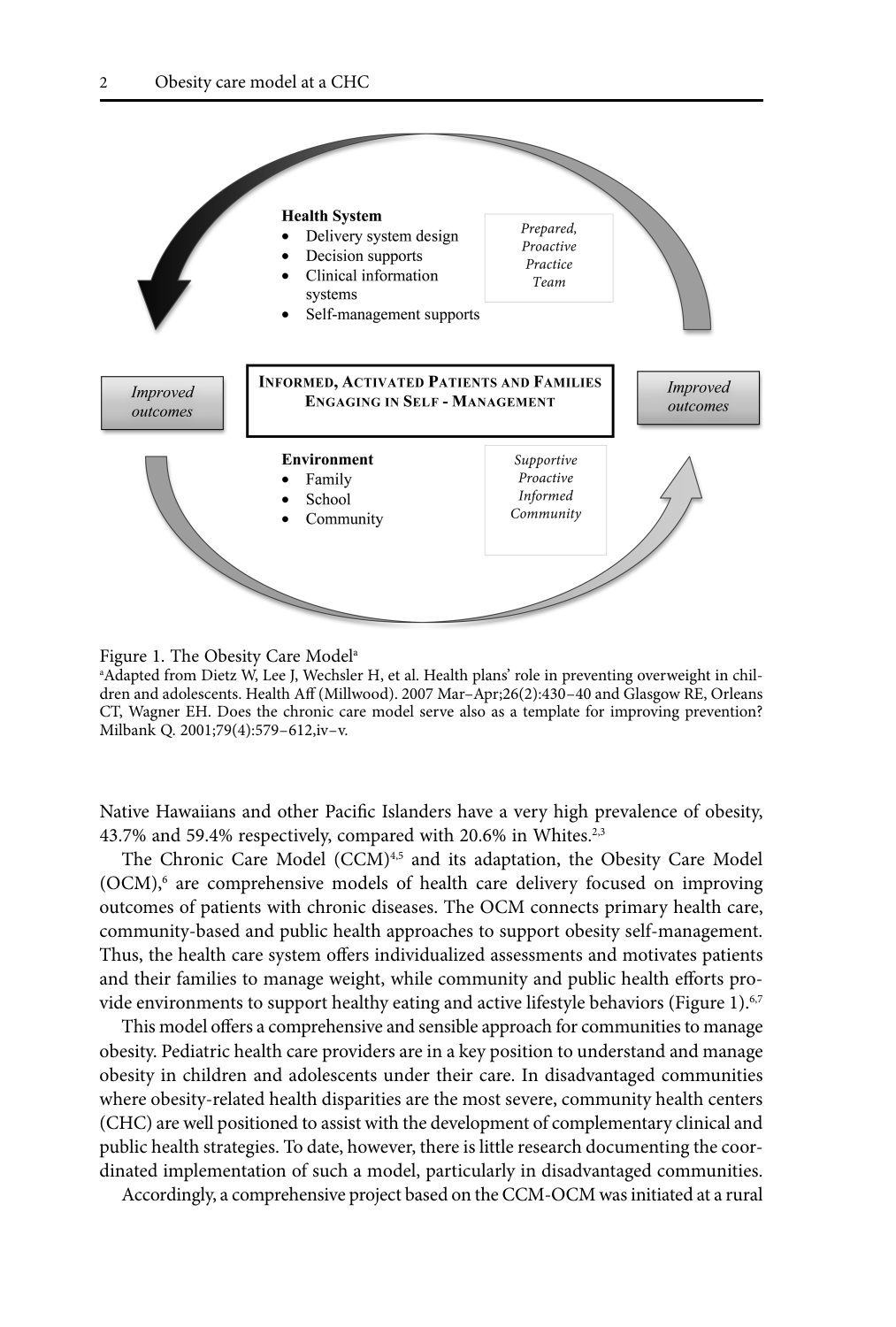CHC in Hawaii to address childhood obesity. This consisted of a pediatric primary care quality improvement (QI) research project that integrated clinical flow modifications, new patient education approaches and electronic health record (EHR) enhancements. Recognizing the critical need to reinforce and realize sustainable changes in community behavior to support healthy lifestyles for the children, project data were utilized to inform and motivate CHC clinicians, CHC administrators, and community leaders as well as to develop new clinic and community- based strategies to address obesity.

This report describes: (1) the community setting; (2) the health care delivery changes and processes that constituted the quality improvement project; (3) capacity and team- building activities among clinicians, academic community physician researchers and community members; (4) use of patient outcome data to strengthen community engagement and investment in addressing childhood obesity; (5) the basis of the academic- community partnership providing the framework for the project; and (6) a brief description of progress to date. The Waianae Coast Comprehensive Health Center (WCCHC) Research Committee, the WCCHC Institutional Review Board, and the University of Hawaii—Committee on Human Subjects, approved the study.

#### **Community Setting**

The project was based at the Waianae Coast Comprehensive Health Center (WCCHC), Hawaii's largest federally qualified community health center (CHC). This CHC has five satellite offices and provides health care services to the majority of residents of two rural communities on the western side of Oahu, Hawaii's most populated island. These communities are impoverished: *per capita* income is among the lowest in the State, unemployment is almost double that of the State overall.<sup>8</sup> In 2011 WCCHC provided health services to 28,775 patients: 52% were Native Hawaiian, 11% were Other Pacific Islanders, 15% were Asian, 42% were younger than 20 years of age, and 76% had incomes at or below 200% of the U.S. federal poverty level.<sup>9</sup>

### **Health Care Delivery Changes**

**Clinic flow**. To improve delivery of patient-centered care, clinic flow was redesigned to integrate general pediatric services with pediatric behavioral health and nutrition services. Thus, registered dieticians and the pediatric clinical psychologist were relocated to offices within the clinic. Pediatric clinic leaders developed and implemented a "Healthy Child Weight Policy" to insure that at every clinic visit for pediatric health maintenance (Well Visit), such as Well Child Check Ups and Sports Examinations, body mass index (BMI) is assessed, the parent or teen completes a Wellness Survey (see below) and the child and parent or teen receives counseling on child nutrition and physical activity. A previous CHC report found that over 50% of children and adolescents utilizing the clinic were overweight or obese.<sup>10</sup> Therefore, registered dieticians were integrated into routine Well Visit services for children two years and older, in order to optimize nutrition counseling.

**Electronic health record (EHR)**. Electronic health record- based enhancements, to assist clinicians and staff in decision- making, were developed to support clinical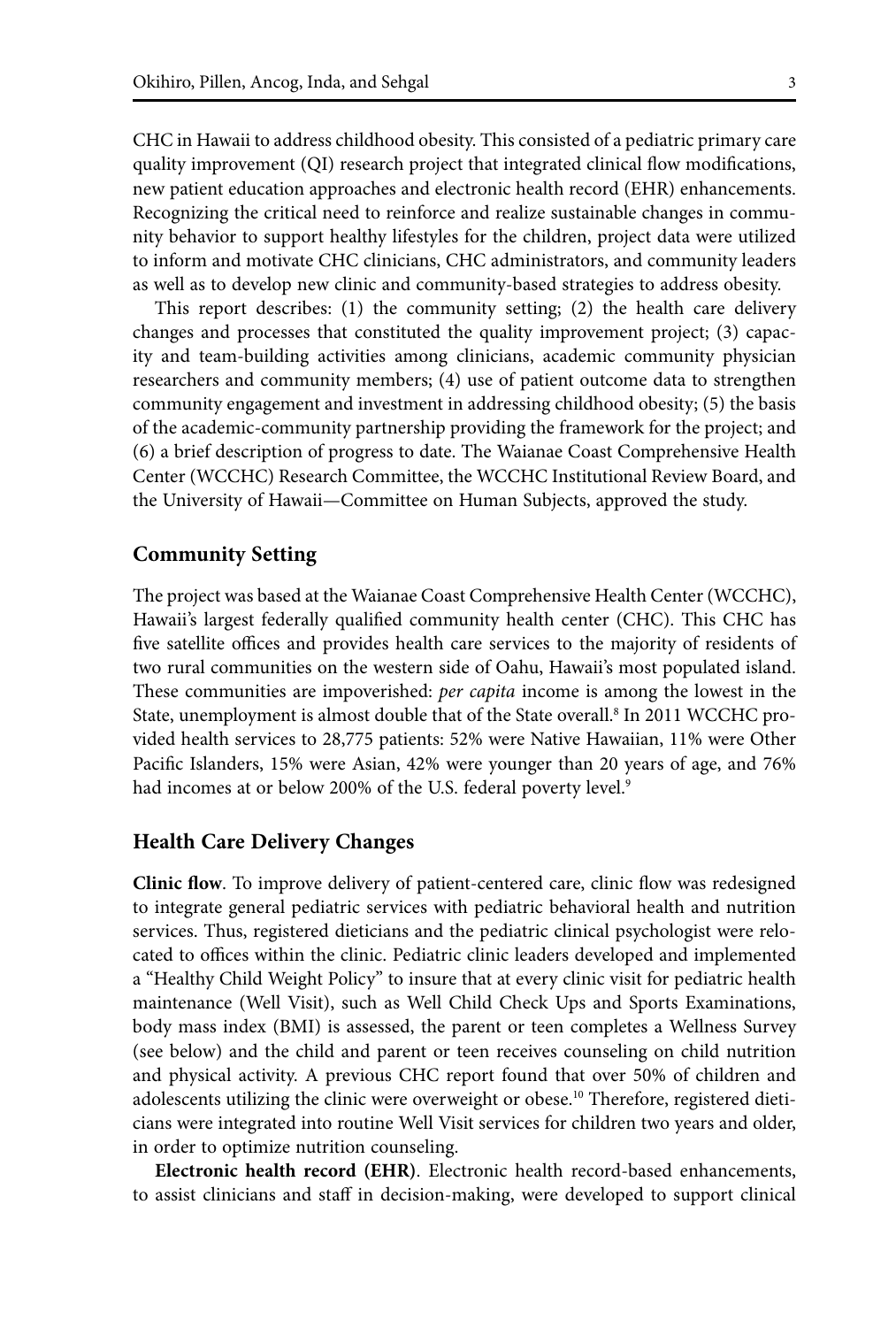guidelines advocated by the 2007 Expert Committee on Childhood Obesity.<sup>11</sup> These included new high- BMI EHR templates that align clinic- based obesity management with best practice guidelines and simplify the documentation of clinical services. The templates also include EHR prompts for laboratory services to screen high- risk patients for diabetes, liver disease and lipid abnormalities and referrals to specialists, such as cardiologists and sleep specialists when appropriate.

**Other clinical tools**. The Wellness Survey, a 17- question multiple- choice instrument for parents adapted from validated instruments, was developed and implemented to assist CHC pediatricians and dieticians to counsel children and their caregivers.<sup>12,13</sup> The query topics include fruit, vegetable, milk, and sweetened beverage consumption; breakfast consumption; screen time (time spend utilizing recreational video, computer games and television); physical activity; and sleep. Rice is the grain most commonly eaten by families in Hawaii so a question regarding rice consumption was included in order to assess overconsumption. To assist pediatricians with counseling on child growth and body image, a question on the caregiver's perception of their child's body size was included. This question was derived from a previously validated survey of low-income mothers<sup>14</sup> and subsequently modified by Young-Hyman<sup>15</sup> in a study of African American mothers. Caregivers were asked to complete a sentence beginning, "I feel my child is . . ." with one of the following response options: "underweight," "a little underweight," "just right," "a little heavy," or "overweight."

Educational handouts from the Hawaii Pediatric Weight Management Toolkit,<sup>16</sup> a clinician resource developed by a pediatrician and a registered dietician who practice in Hawaii, were field-tested and implemented to guide clinical weight management. To assist clinicians further to counsel children and parents on appropriate growth and lifestyle behaviors, additional educational materials were developed and tested to ensure that families found them useful, locally appropriate, and culturally sensitive. This included a BMI assessment handout with an evidence- based color- coded BMI growth chart.<sup>17</sup> Educational materials were conveniently located at the provider's fingertips in each clinic exam room in order to facilitate accessibility.

#### **Capacity and Team- building**

**Quality improvement (QI) team**. Two full-time and five part-time pediatricians and their staff, two registered dieticians, and one pediatric clinical psychologist completed the training described below and actively participated in the implementation of the project. Other members of the team included members of the WCCHC Preventive Health Department, the EHR Department, other pediatricians, and a program evaluator. The project principal investigator (PI), a WCCHC pediatrician and University of Hawaii community physician researcher, led the team.

**Training**. To promote teamwork and disseminate information on childhood obesity in Hawaii and the new clinic policy and procedures 12 hours of training sessions were held for clinic pediatricians, dieticians, the clinical psychologist and medical assistants. Topics included expert recommendations on the management of childhood obesity, motivational interviewing techniques, community advocacy, cultural aspects of obesity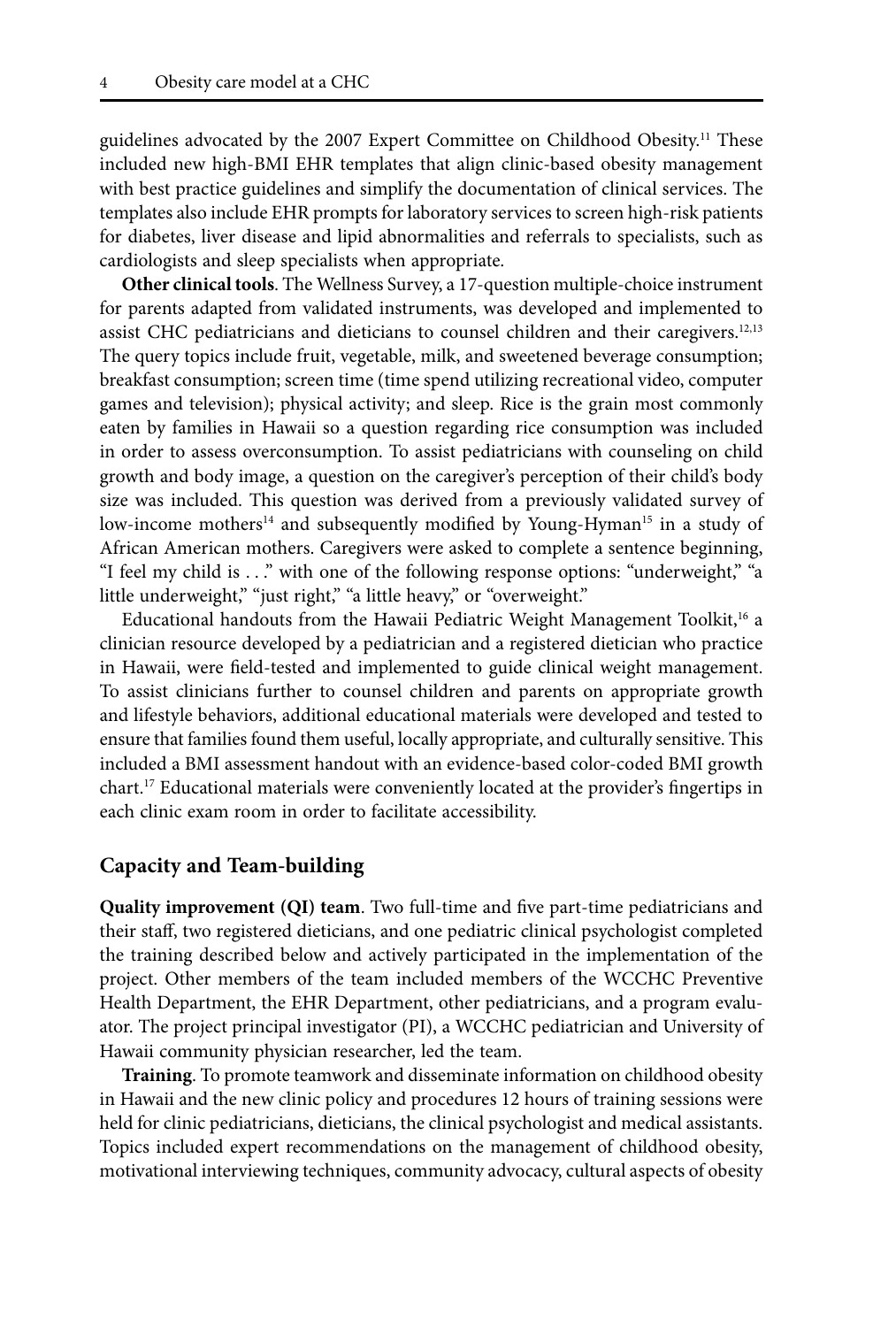and food in Hawaii, the use of the EHR- based childhood obesity templates, and the Wellness Survey. In addition, proper techniques in measurement of height and weight were reviewed with medical assistants. Clinic staff including receptionists also attended selected trainings sessions.

**Team- building**. The project used the *Plan, Do, Study, Act* 18 framework for continuous quality improvement. This is an iterative process in which problems are identified, changes are planned and then implemented, and data and feedback are used to assess the outcomes and consider modifications. As this was one of the first QI projects at the WCCHC Pediatric Clinic, input from pediatric providers, dieticians, the clinic psychologist, clinic staff, the WCCHC Preventive Health Department, and EHR Departments was sought through a series of meetings and interviews with the project PI and program evaluator throughout the project. The project PI also received regular feedback during her clinical time at the CHC. Concerns and recommendations voiced collectively during these formal and informal interactions were used to modify clinical processes and reassess their impact on clinic flow and on the patients and families.

#### **Community Engagement and Investment**

These preliminary data were disseminated, through a series of meetings and presentations held at the CHC as well as in the community, to WCCHC Preventive Health and Pediatric Staff, WCCHC Administration, members of the WCCHC Board of Directors, the WCCHC Community Research Advisory Committee and other community members. The WCCHC Community Research Advisory Committee is made up of community members and advises the WCCHC Research Committee, as well as individual clinical researchers, in order to foster communication, understanding, investment, and ownership of research priorities at the CHC.

#### **Community- Academic Partnership**

This project was made possible through a burgeoning CHC- academic partnership and its members' mutual commitment to a community-based research process. It began when the first author (MO), a 13-year veteran community pediatrician employed at WCCHC, was offered a faculty appointment in the Department of Pediatrics of the John A. Burns School of Medicine, University of Hawaii. Over time, the University has provided research resources and infrastructure including training, salary support, mentoring by senior researchers, and research services such as biostatistics, database management, grants development, project coordination, and pilot funds to support new research. Waianae Coast Comprehensive Health Center has a long- standing commitment to research and innovation as a way to improve health care for Waianae Coast residents and address health disparities. It has allowed flexibility in clinical time to participate in rigorous research training, as well as time for research project development and implementation. In addition, the WCCHC has fostered communication between the researcher- clinician and CHC administrators, community research advisors, and community leaders.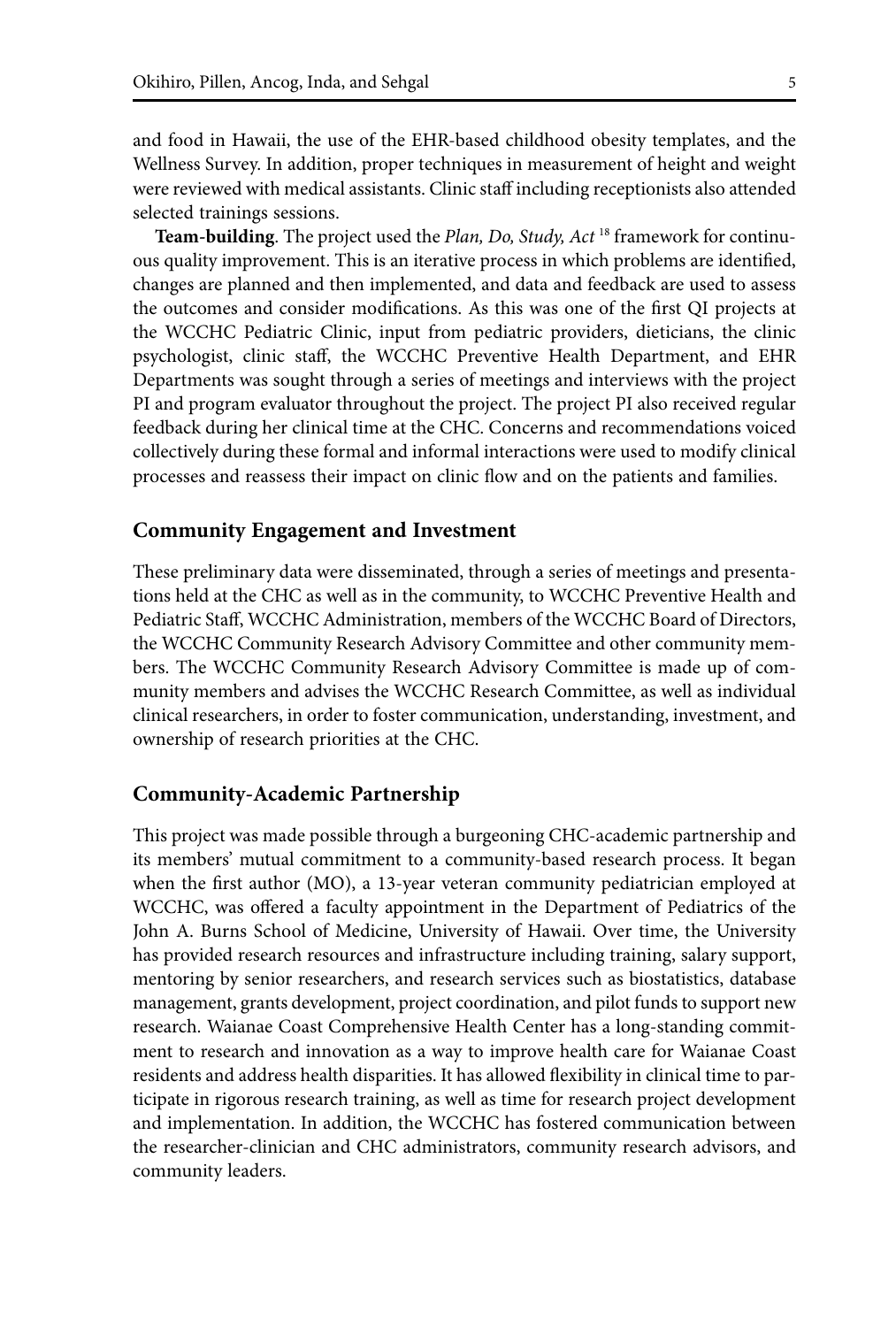### **Data Collection**

Pediatric providers and staff were interviewed by the program evaluator approximately five months following the project launch and at the end of the project. The interviews were conducted with individuals, pairs, or groups of participants. The focus of the interviews was the successes and challenges encountered in the implementation of the new Healthy Child Weight Policy and integration of the nutritional counseling into pediatric services. The Project PI also met regularly with the program evaluator to share her perspective on the project status.

Body size was categorized by BMI, calculated as weight (in kilograms) divided by height (in meters) squared. BMI was then converted into percentiles for age and sex based on the CDC 2000 growth charts using software available from the CDC.<sup>19</sup> A child was defined as *overweight* if BMI was above the 85th percentile but below the 95th percentile and *obese* if BMI is at or above the 95th percentile. In addition, selected demographic data of the children was collected from the EHR.

#### **Demographic Characteristics and Baseline Data**

In a 12- month period from September 2010 through August 2011, the research team performed a cross- sectional evaluation of 2,134 unduplicated children ages 2–18 years seen at the WCCHC Pediatric Clinic for Well Visits.

Demographic data are summarized in Table 1. Prevalence of overweight and obesity were very high. Behaviors associated with obesity were common. Obesity- related lifestyle factors, including consumption of large amounts of sugar sweetened beverages and prolonged screen time, were common across all age and BMI groups. In addition, caregivers frequently did not identify their children's weight status accurately; most caregivers of overweight children and adolescents categorized their child's body size as "just right." Strikingly, among children 2–5 years of age, over 80% of the parents of moderately obese children, and over 50% of parents of severely obese children identified their child's body size as "just right" (Figure 2).

#### **Progress- To- Date**

**Health care delivery**. Pediatric services, including nutrition counseling and behavioral health services, were fully integrated. Dieticians now administer many of the Wellness Surveys to parents at Well Visits in brief encounters that increase their visibility, access, and acceptability. Pediatricians, staff, and parents reported that having the dieticians and psychologists visible and accessible in the pediatric clinic as a key factor in establishing trust and increasing utilization. The registered dieticians and the clinical psychologist now frequently receive "warm hand-offs" from pediatric providers, and direct introductions of more complex patients and his/her parents at the time of their medical appointment.

Using EHR prompts, BMI was assessed at 100% of Well Visits during the study period. Counseling on appropriate growth, BMI, nutrition and physical activity is now routinely performed at these examinations and easily documented on the enhanced EHR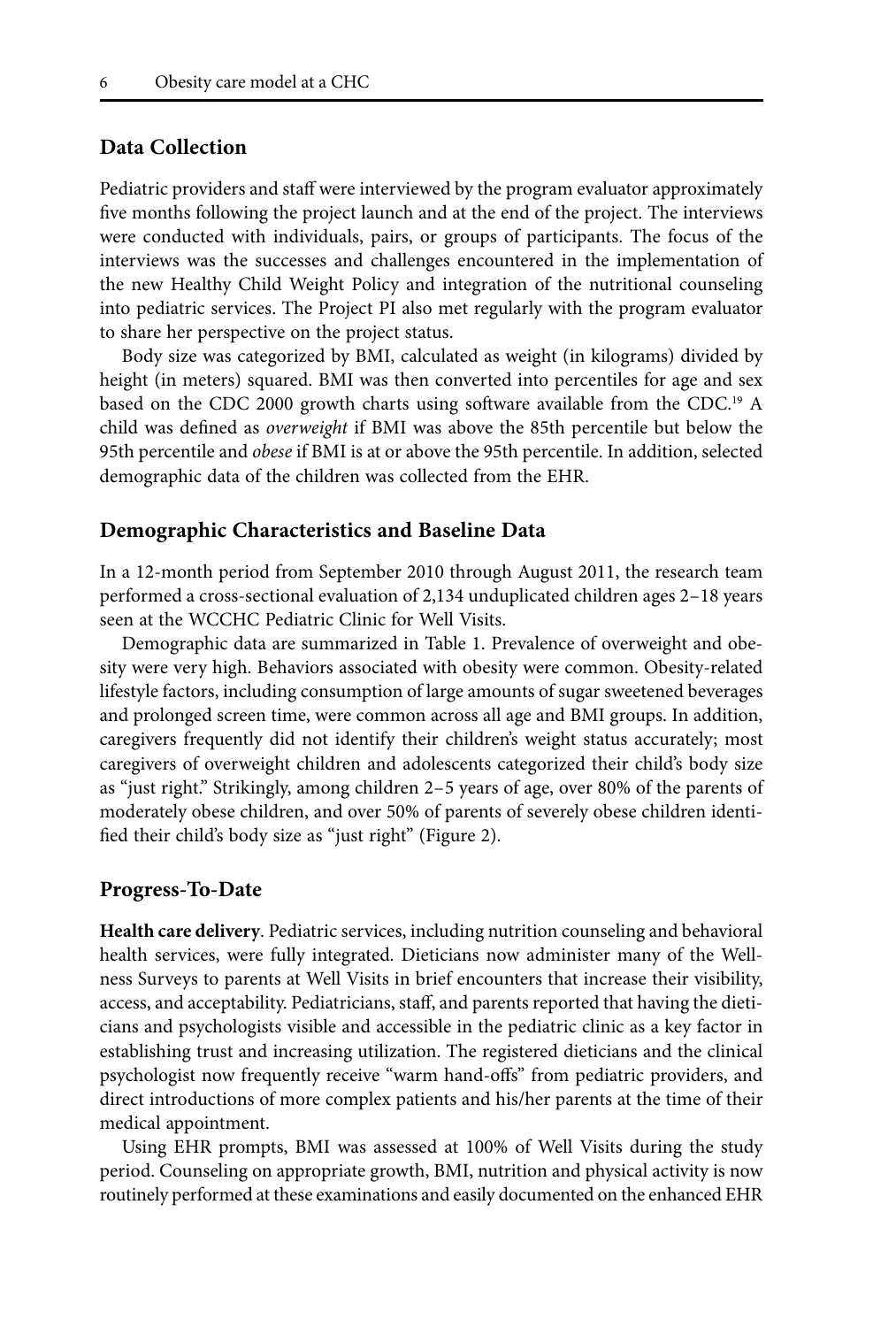## **Table 1.**

# **DEMOGRAPHIC DATA, OBESITY PREVALENCE AND LIFESTYLE FREQUENCIES (RESULTS IN PERCENTILES)**

| Demographics                                      | $2 - 5$<br>years | $6 - 10$<br>years | $11 - 14$<br>years | $15 - 18$<br>years |
|---------------------------------------------------|------------------|-------------------|--------------------|--------------------|
|                                                   |                  |                   |                    |                    |
| Male gender                                       | 49               | 57                | 57                 | 53                 |
| Prevalence of overweight and obesity <sup>a</sup> |                  |                   |                    |                    |
| Overweight (BMI 85-94.9%)                         | 20               | 19                | 24                 | 26                 |
| Moderately obese (BMI 95-97.9%)                   | 10               | 11                | 13                 | 12                 |
| Severely obese (BMI $\geq$ 98%)                   | 12               | 20                | 17                 | 18                 |
| Overweight and obesity prevalence combined        |                  |                   |                    |                    |
| $(BMI \geq 85\%)$                                 | 42               | 50                | 54                 | 56                 |
| Lifestyle Behaviors                               |                  |                   |                    |                    |
| Fast Food ( $\geq$ 2 times per week)              | 43               | 43                | 43                 | 46                 |
| Fast Food ( $\geq 4$ times per week)              | 5                | 7                 | 7                  | 11                 |
| Rice consumption ( $\geq 2$ servings per dinner)  | 19               | 40                | 63                 | 71                 |
| Sweetened beverages ( $\geq$ 2 times per day)     | 64               | 59                | 58                 | 56                 |
| Screen time ( $\geq$ 3 hours per day)             | 44               | 44                | 51                 | 53                 |

a Based on US Center for Disease Control 2000 Growth Charts

Centers for Disease Control and Prevention. Growth Charts. Atlanta, GA: Centers for Disease Control and Prevention, 2010. Available at: http://www.cdc.gov/growthcharts/.

BMI=Body Mass Index

templates. Ordering of appropriate laboratory tests has been streamlined on the EHR templates and is accomplished more consistently for high- risk patients. Colored coded growth charts and educational handouts have been well received and utilized by pediatric providers, staff and families.

Talking about a child's weight and the habits that influence health using the Wellness Survey as the vehicle is the new norm for the clinic. Every child attending a Well Visit, not just the overweight and obese children, is asked about their eating, physical activity, and sleep habits. Pediatricians and dieticians found the Wellness Survey, especially the parents' perception question, useful in their approach to counseling sessions with parents. Prior to this change, talking with children and parents about weight and eating habits was a sensitive topic for pediatric providers, one that was often avoided and because there were fewer resources readily available for patient management.

**Capacity and team- building**. During the project implementation the collaborative relationship between the WCCHC Pediatric Clinic and Preventive Health providers and staff blossomed. Dieticians altered their schedules to meet the need of pediatricians and their patients for more support in the afternoons, when older children and adolescents are often seen for Well Visits. The psychologist and the dieticians are now regarded as an integral part of the service team, working side-by-side with the pediatric staff.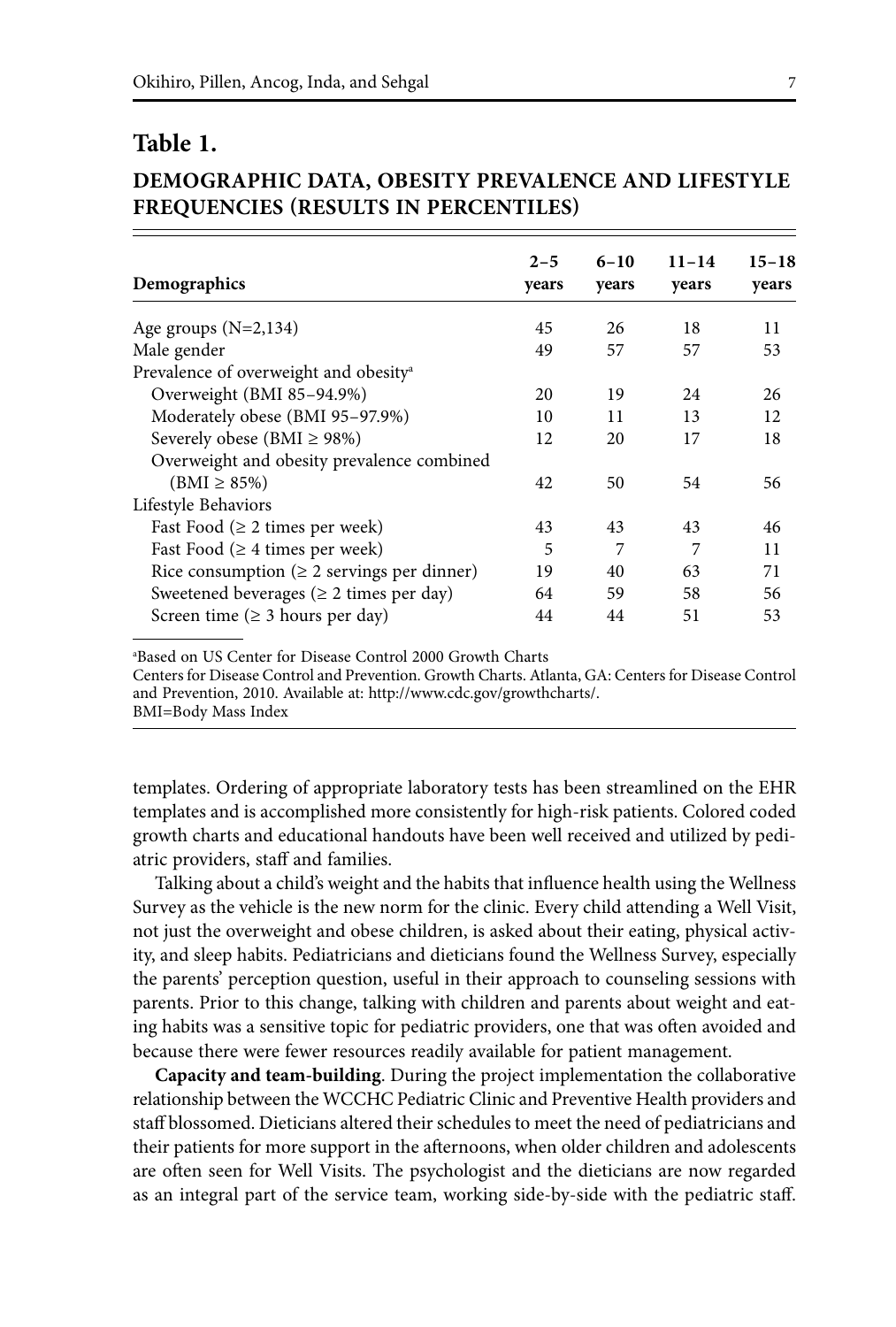

Figure 2. Parent perception of body size by age and BMI BMI=Body Mass Index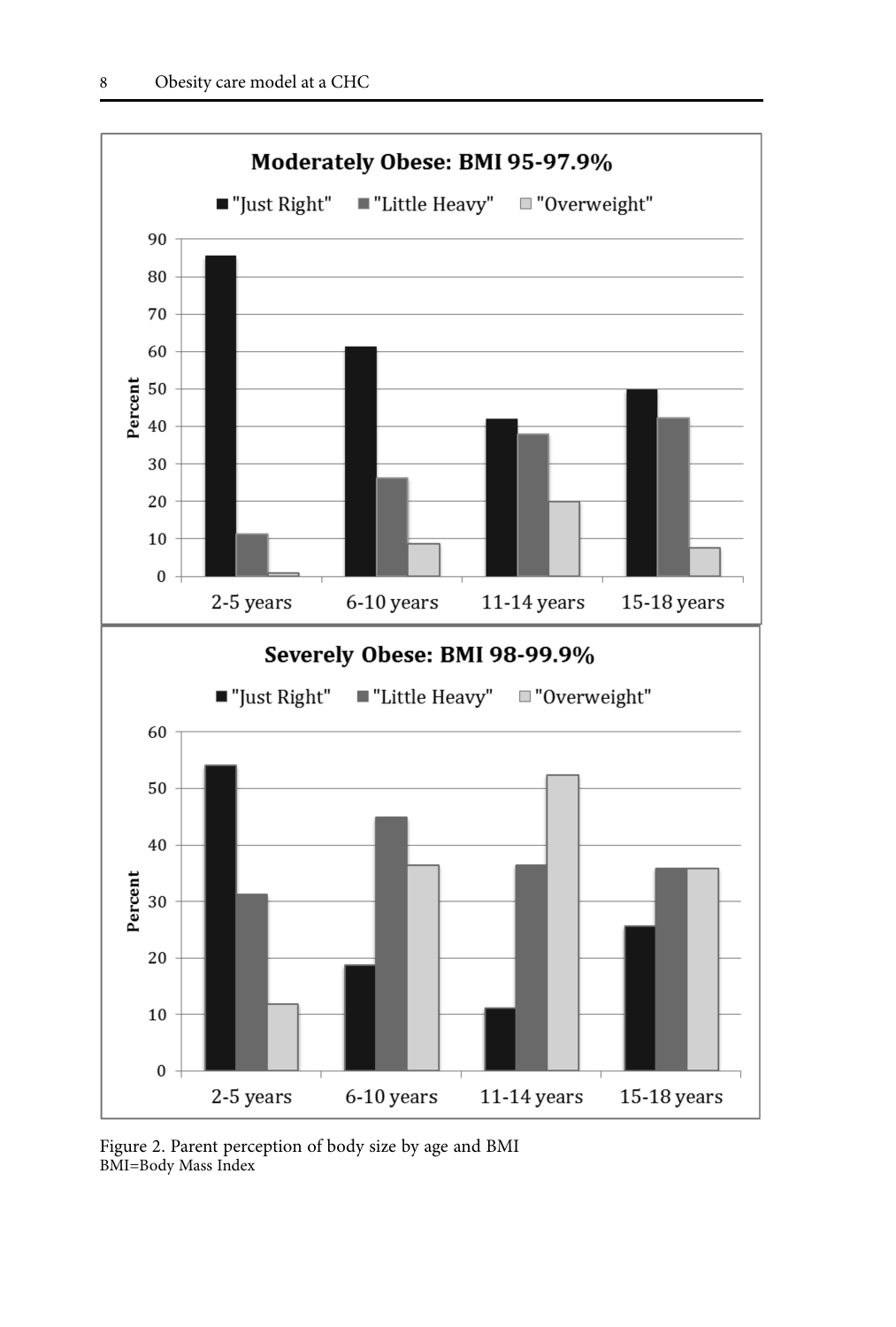This has helped transform the clinic environment to one in which health and wellness is now also a priority for the clinic staff. Healthier foods are now regular options at clinic celebrations and high calories treats are offered less frequently. Providers and staff regularly share their own challenges and successes in weight loss and maintenance of family health with each other and a growing number now participate, as a group representing WCCHC, in community physical activity events (such as Fun Runs).

**Community engagement and investment**. As mentioned, reports of the project's baseline data have been widely disseminated to clinicians, CHC staff, CHC administrators, Board members, and other community members. . Many from each of the groups found the results "eye- opening," "concerning," motivating and supportive of the CHC's mandate to address health disparities and improve care to the community. Indeed, these groups have contributed to an ongoing discussion of the results and next steps in community action. The results continue to be used to refine Well Visit services and to develop new ideas for research and health services quality- improvement. WCCHC, in collaboration with community and academic partners, is actively developing goals, strategies, and new grants proposals on obesity and diabetes prevention both at the health center and in the community. One recently funded proposal supports the dissemination of this QI project to the WCCHC Satellite Clinics and two other rural CHCs on Oahu.

#### **Discussion**

Community health centers are uniquely positioned to address chronic disease health disparities, such as childhood obesity, through the implementation of best practice guidelines complemented by community- based resources, programs and policies that foster disease self- management and prevention. In this demonstration project, best practice guidelines targeting childhood obesity were implemented using EHR enhancements, a parent survey, pediatric provider and staff training, and a series of cyclical processes to ensure optimal clinic flow, programmatic sustainability, community engagement, cultural appropriateness, and effectiveness.

These community health center resources complement pediatric health care provider efforts to promote healthy growth and development, especially in early childhood. Indeed, the positive influence of pediatric health care providers on parental behavior has been documented in the literature.<sup>20,21</sup> The use of a Wellness Survey that integrates questions about nutrition, physical activity as well as health and body size perceptions into Well Visits provides a consistent method of assessing family lifestyle behaviors and perceptions in order to provide regular, culturally appropriate feedback and counseling.

The data generated by this study document that this health center population of economically disadvantaged, Native Hawaiian, other Pacific Islander and Asian children has a very high prevalence of obesity, beginning from early childhood. The results of the integrated Wellness Survey, coupled with anthropometric, demographic and diagnostic information collected over time provides a rich, accessible source of data that may be key to achieving the long term goal of reducing the prevalence of obesity and obesity associated morbidity in the community. Over the short and intermediate term, the ongoing data collected serves as the basis for determining the next steps in patient centered health care and clinical quality improvement at the CHC. Community- level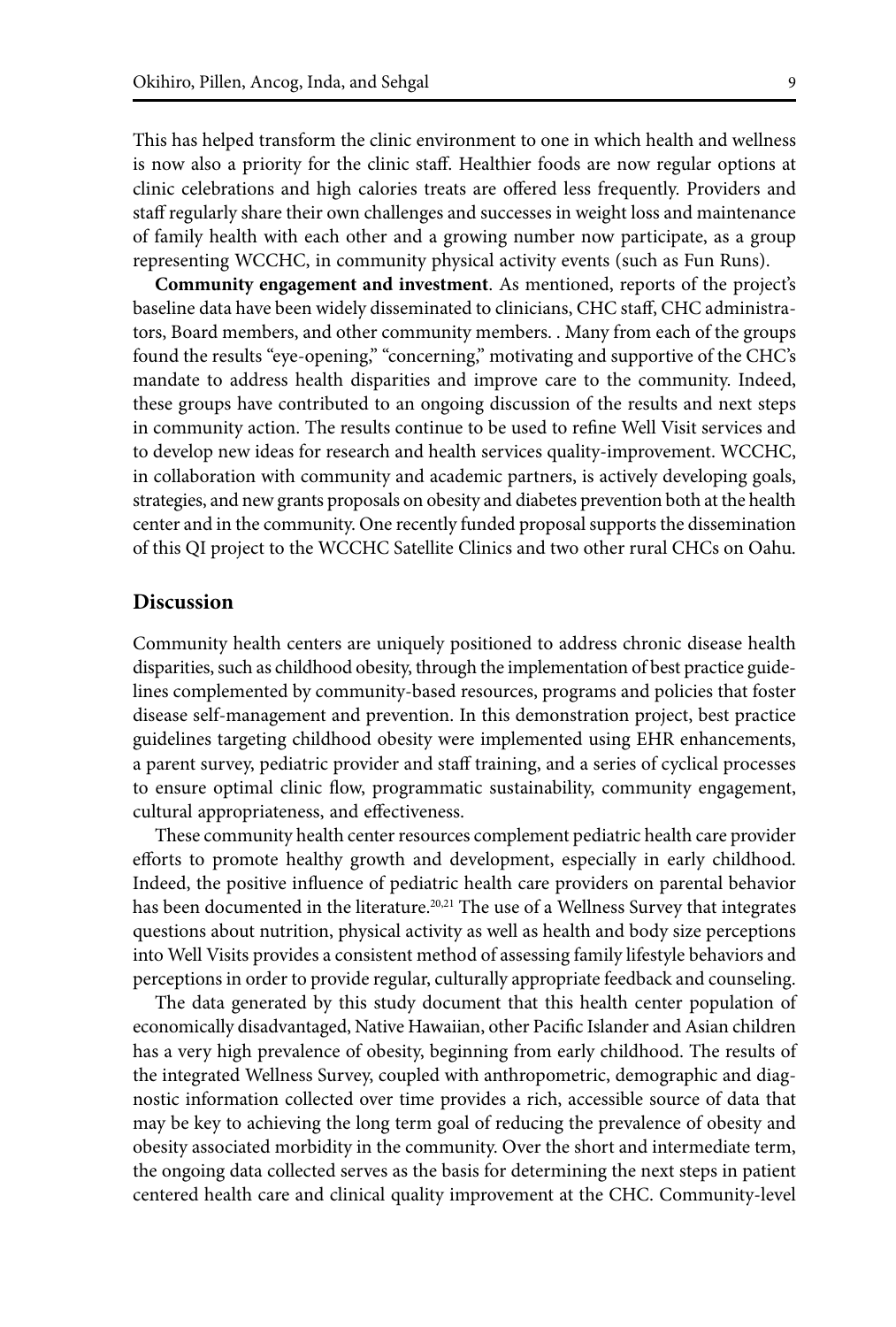data, well- analyzed and reported in a form that is understandable to a lay audience, has the capacity to empower CHC clinicians, community leaders, administrators and researchers to develop new research questions and complementary, locally- relevant community- based strategies to address obesity and chronic disease risk. This interaction may result in more effective participatory action research and programming. To be sure, the preliminary data generated from this study has reinforced the commitment of the WCCHC Administration and the WCCHC Board of Directors to develop and support sustainable community obesity and diabetes prevention initiatives that target all age groups.

We anticipate that our community and CHC-based efforts in quality improvement, research and community action to address obesity- related health disparities will strengthen further through an evolving relationship between the CHC-based researchers, clinicians, administrators, community members and academic partners. The development of a common vision established by frequent communication, participation and contribution from all stakeholders, and trust made these activities both possible and meaningful.

Every community is unique, with its own strengths, challenges and priorities and thus, the interventions, patient assessments and community engagements that have worked for WCCHC and this community may not be generalizable to other disadvantaged communities and CHCs. However, this CHC EHR- based method that merges clinical and QI research with community action, is lead by CHC- based investigators and community members, and is actively supported by invested academic partners and the CHC administration, is one potentially effective way to address obesity and related chronic conditions in disparate communities in Hawaii.

#### **Acknowledgments**

This work was supported by Kaiser Permanente and the National Institutes of Health, National Institute on Minority Health and Health Disparities Grant No. U54MD007584 and Grant No. P20 MD000173. Its contents are solely the responsibility of the authors and do not necessarily represent the official views of Kaiser Permanente or the NIMHD/ NIH. The authors would also like to express their deepest gratitude to Dr. David Easa for his editorial contributions to this paper.

#### **Notes**

- 1. Eagle TF, Sheetz A, Gurm R, et al. Understanding childhood obesity in America: linkages between household income, community resources, and children's behaviors. Am Heart J 2012 May;163(5):836–43.
- 2. State of Hawaii Department of Health. 2009 State of Hawaii Behavioral Risk Factor Surveillance System. Honolulu, HI: Hawaii State Department of Health, 2013.
- 3. Mau MK, Sinclair K, Saito EP, et al. Cardiometabolic health disparities in Native Hawaiians and other Pacific Islanders. Epidemiol Rev. 2009;31:113-29.
- 4. Wagner EH. Meeting the needs of chronically ill people. BMJ. 2001 Oct;323(7319):945–6.
- 5. Bodenheimer T, Wagner EH, Grumbach K. Improving primary care for patients with chronic illness. JAMA. 2002 Oct 9;288(14):1775–9.